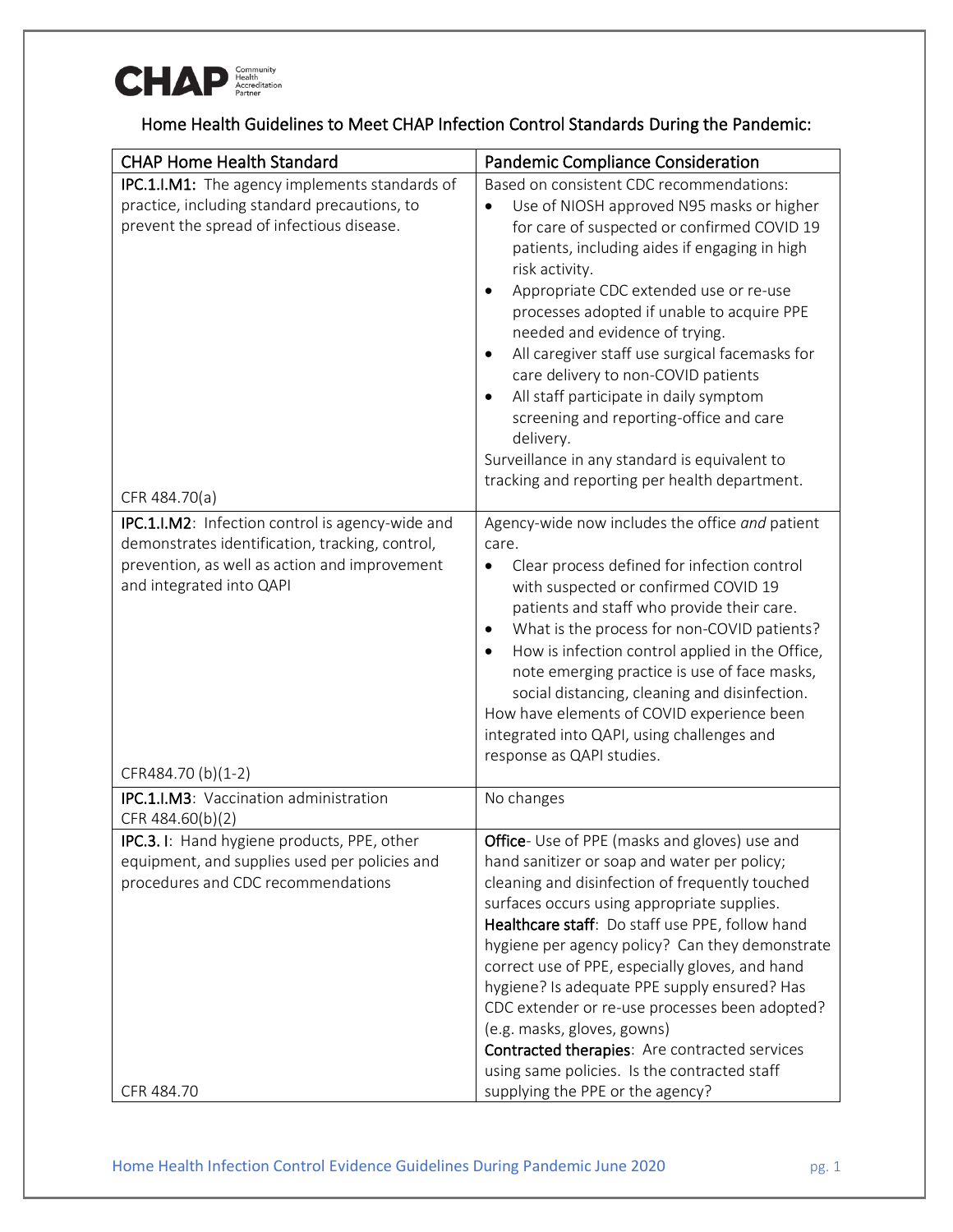

| <b>CHAP Home Health Standard</b>                                                                          | <b>Pandemic Compliance Consideration</b>                                                       |
|-----------------------------------------------------------------------------------------------------------|------------------------------------------------------------------------------------------------|
| IPC.3.I.M1: Appropriate hand hygiene per CDC                                                              | Observation and interviews of staff in office and                                              |
| guidelines                                                                                                | care delivery staff indicate understanding of hand                                             |
|                                                                                                           | hygiene and have access to soap & water or                                                     |
|                                                                                                           | ABHR. This includes staff understanding if agency                                              |
|                                                                                                           | policy is re-use of gloves per CDC if a shortage.                                              |
| CFR 484.70(a)                                                                                             |                                                                                                |
| IPC.4. I: Policies and procedures followed when                                                           | Observe PPE storage in office and equipment (if                                                |
| supplies and equipment are stored, transported,                                                           | telemonitoring, telehealth), and how accessed by                                               |
| and carried in and out of home.                                                                           | staff. How are supplies and equipment                                                          |
|                                                                                                           | transported by staff-to PUI and confirmed COVID                                                |
|                                                                                                           | patients and non-COVID 19 patients. If re-use                                                  |
|                                                                                                           | strategies for masks, -what is the policy for                                                  |
|                                                                                                           | transporting home to home and throughout the<br>day. Does the process reduce risk for cross-   |
|                                                                                                           | contamination?                                                                                 |
| IPC.4.I.M1: Bags going in and out of house and                                                            | Does the process avoid cross contamination?                                                    |
| use during delivery of care. CFR 484.70(a)                                                                |                                                                                                |
| <b>IPC.4.I.M2:</b> Sterilized items are stored and                                                        | No changes.                                                                                    |
| transported in a manner that preserves the                                                                |                                                                                                |
| integrity of packaging and no use of outdated.                                                            |                                                                                                |
| CFR 484.70(a)                                                                                             |                                                                                                |
| IPC.5. I: Agency owned equipment is cleaned and                                                           | How are staff cleaning and disinfecting BP cuffs,                                              |
| disinfected per manufacturer guidelines between                                                           | stethoscopes and any other equipment used                                                      |
| patient use with consideration of infection risk.                                                         | patient to patient?                                                                            |
|                                                                                                           | What are contracted staff doing?<br>Is telemonitoring or telehealth equipment being            |
|                                                                                                           | delivered, used and returned with infection                                                    |
| CFR 484.70(b)(2)                                                                                          | control considered.                                                                            |
| IPC.6. I: Care environment is maintained to                                                               | Care delivery staff maintains environment to                                                   |
| minimize risk of spreading infectious disease                                                             | reduce spread of infection, if COVID 19 suspected                                              |
| during delivery of care.                                                                                  | or confirmed, review appropriate action taken in                                               |
|                                                                                                           | the home, and instruction to patient and family.                                               |
| CFR 484.70(b)(2)                                                                                          |                                                                                                |
| IPC.6.I.M2: Disposal and storage of medical waste                                                         | Staff understand and execute how to store PPE                                                  |
|                                                                                                           | used with suspected or confirmed COVID patients,                                               |
|                                                                                                           | as well as disposal after use or soiling.                                                      |
|                                                                                                           | Consideration of extended use or re-use                                                        |
|                                                                                                           | strategies adopted per CDC recommendations.                                                    |
| CFR 484.70(a)                                                                                             |                                                                                                |
| IPC.7.I: Patients, families and staff instructed on<br>infection control practices related to the care or | Evidence of training using CDC guidelines for<br>suspected or confirmed COVID 19 and non-COVID |
| service delivered.                                                                                        | patients.                                                                                      |
|                                                                                                           | Do staff understand high-risk procedures and                                                   |
|                                                                                                           | related infection control practices?                                                           |
| CFR 484.70(c)                                                                                             | Is there evidence of training?                                                                 |